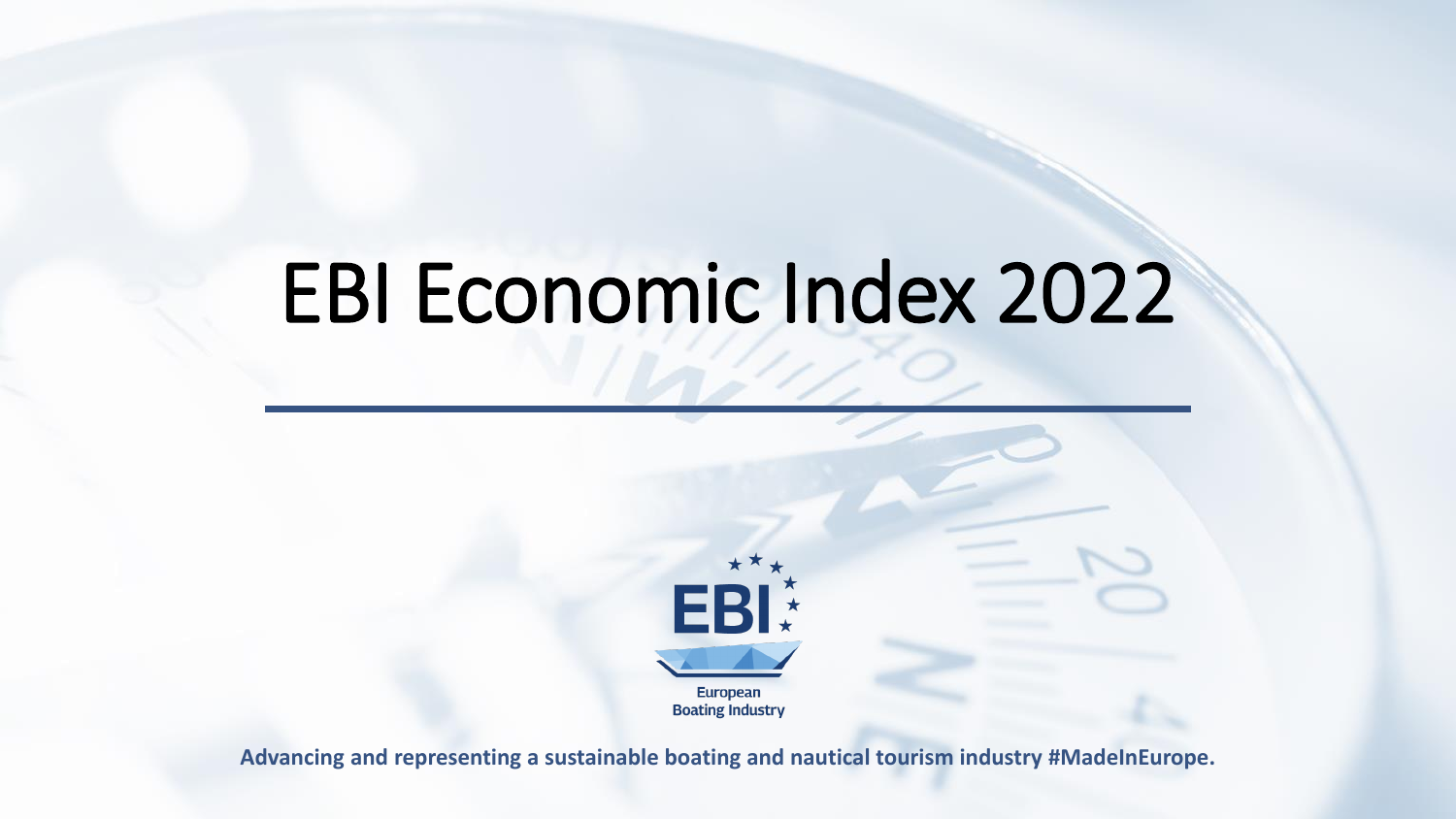## Executive Summary

- 2021 was a **very positive year** for the boating industry at European level
- Revenue and employment showed an **overall increase over 2020 in all subsectors**
- **Boat and yacht manufacturers** were the subsectors were all countries experienced an increase year-on-year for revenue and employment
- Concerning all other sub-sectors, **a few countries indicated stable or decreasing revenue** and/or **employment** but the overall trend confirms a positive situation for the boating sector
- The **expected outlook for 2022 is positiv**e scoring an average of 4 on a 1-5 scale

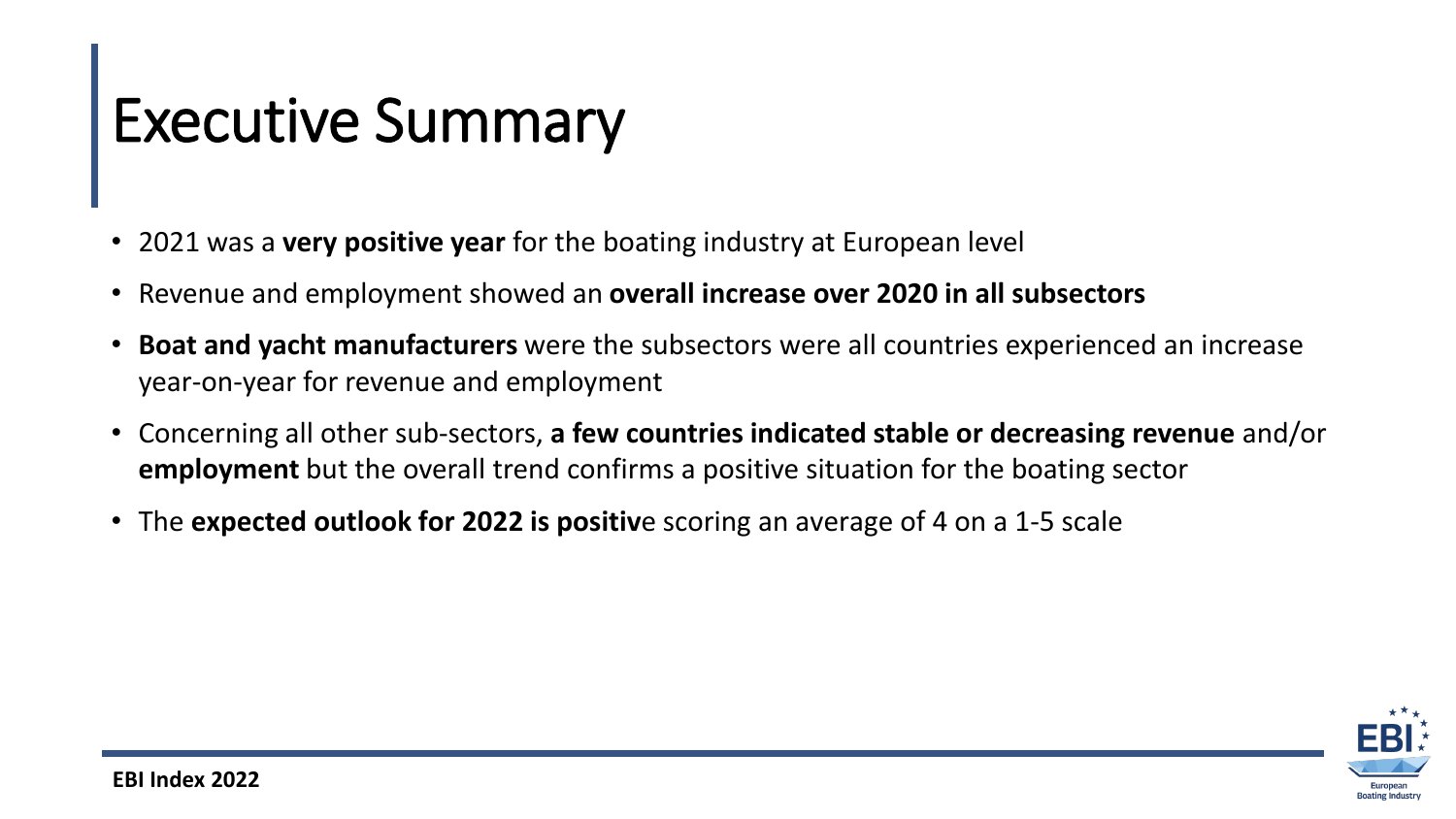#### Participating countries



















Powered by Bing © GeoNames, Microsoft, TomTom

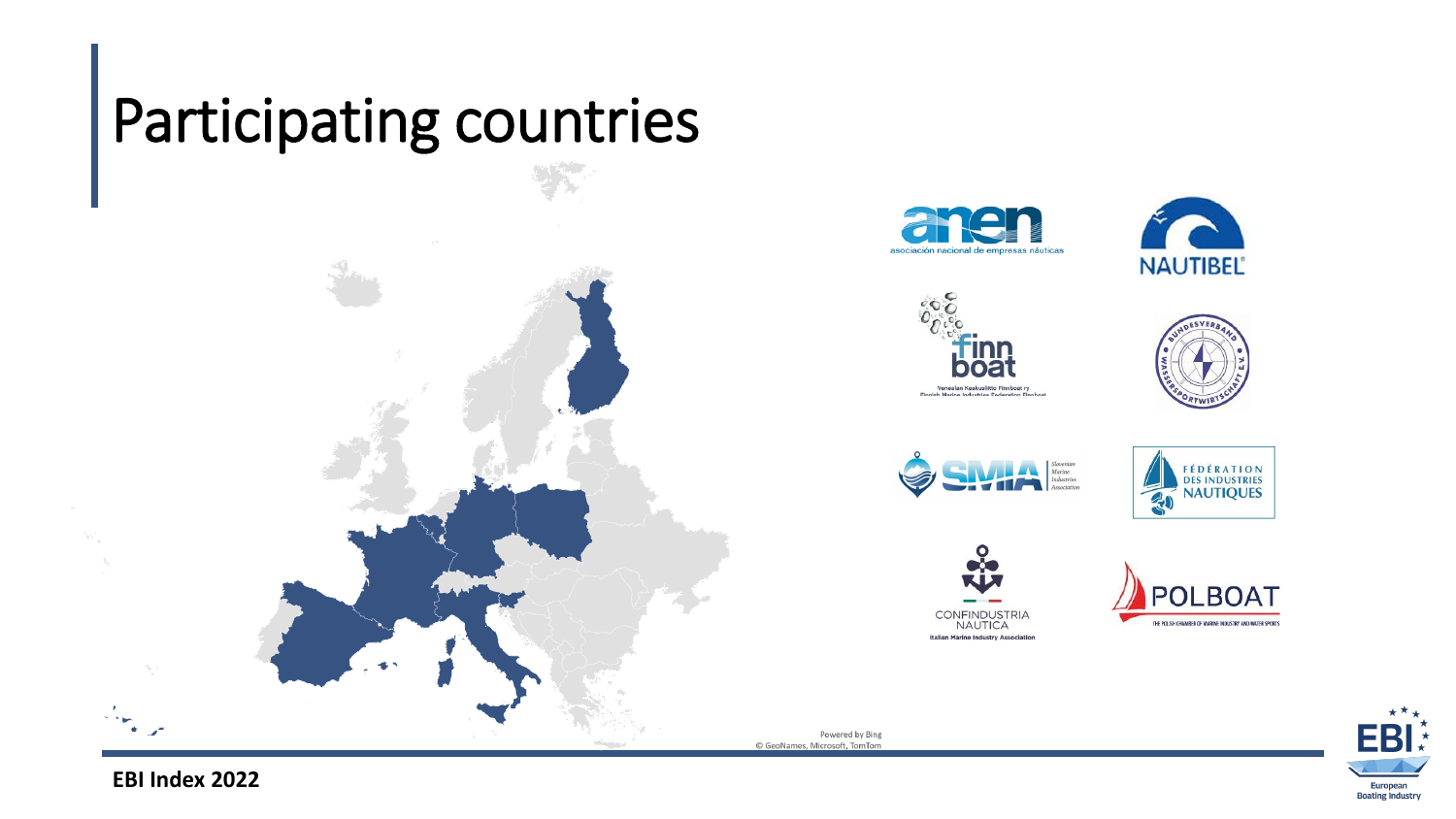# Why an Economic Index?

- The new EBI Economic Index aims to present most updated economic trends about the boating industry in Europe
- Collecting data on the boating industry supports the new strategy objective of providing economic intelligence and trends and giving prominence to #MadeInEurope
- Provides important information for policy-makers, stakeholders and media

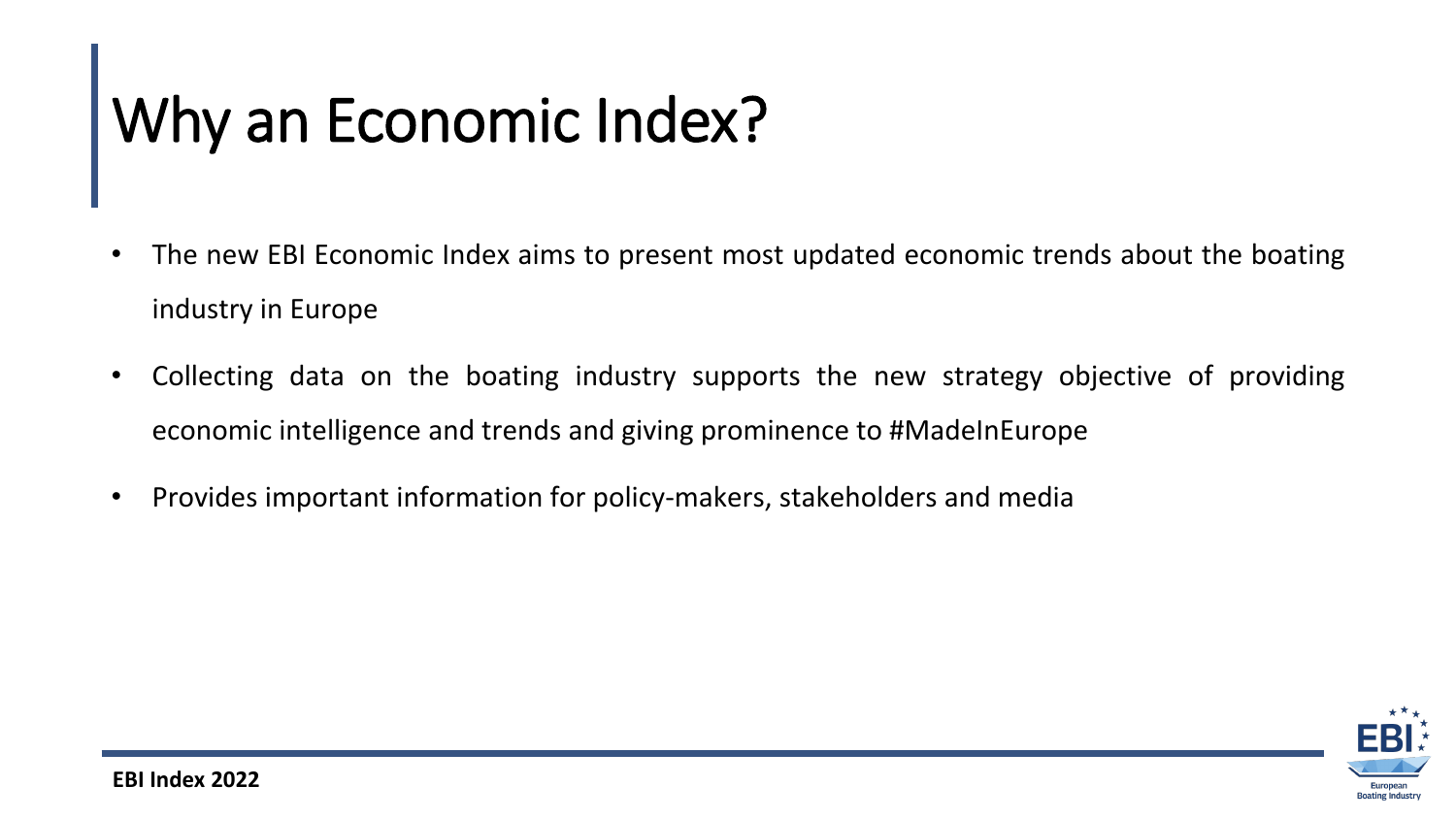# Methodology

- Data was collected through an online survey (Google Form) collected in early 2022
- The EBI Index includes qualitative data concerning the revenue and employment trend of the entire industry and sub-sectors
- The EBI Index also included quantitative data from some members as case studies

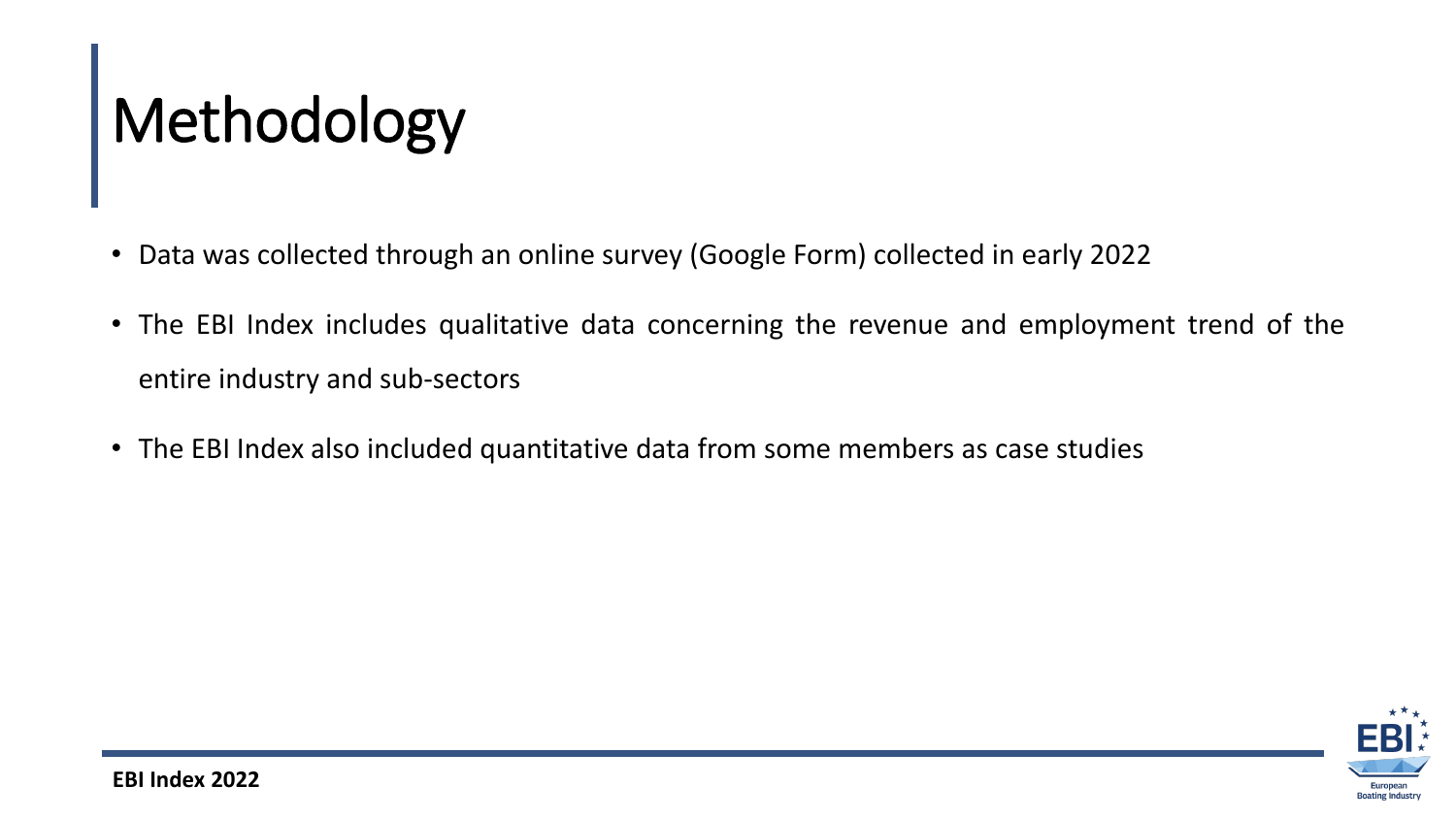### Trend 2021: Entire industry



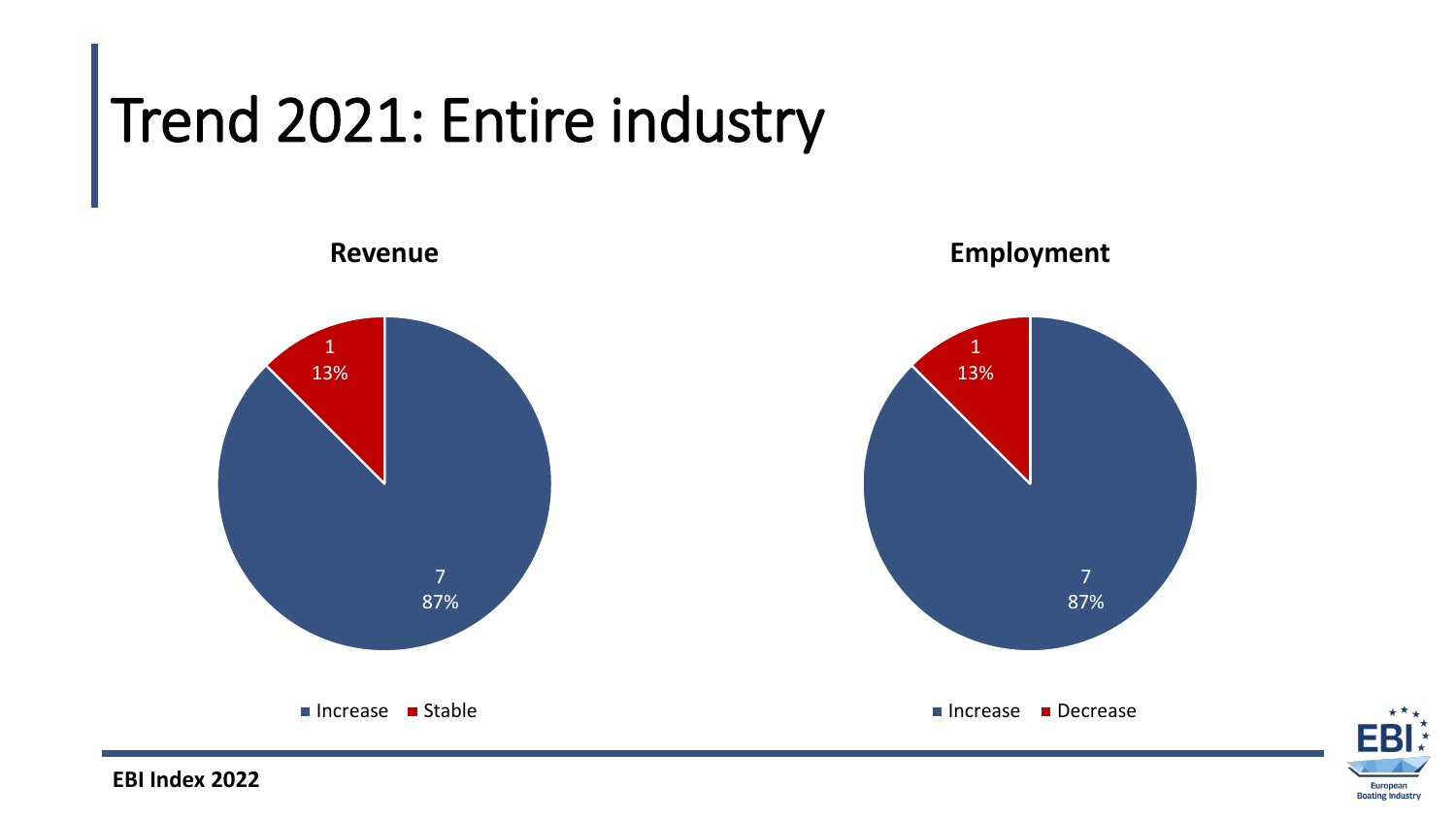# Trend 2021: Boat manufacturers





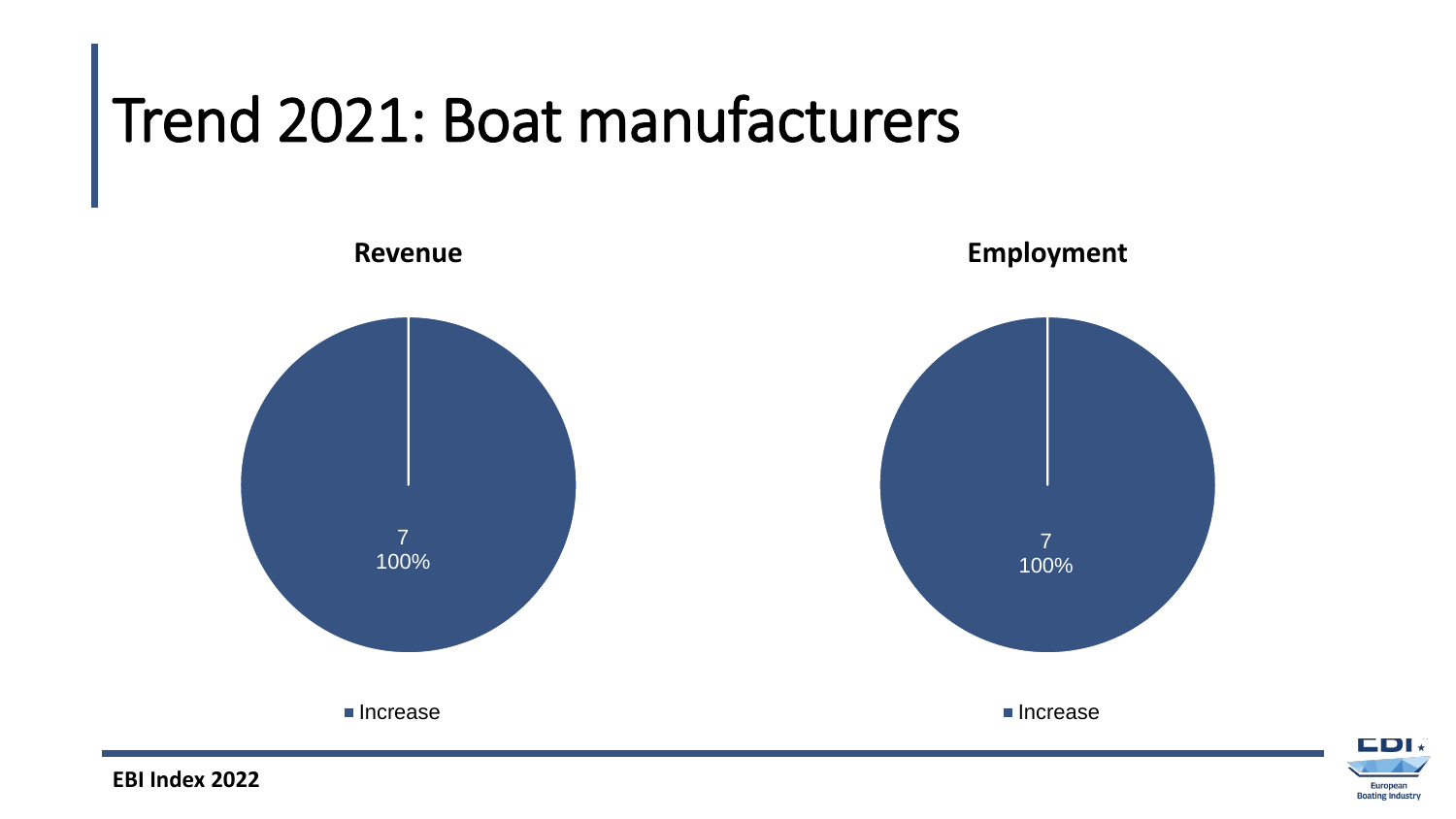# Trend 2021: Yacht manufacturers





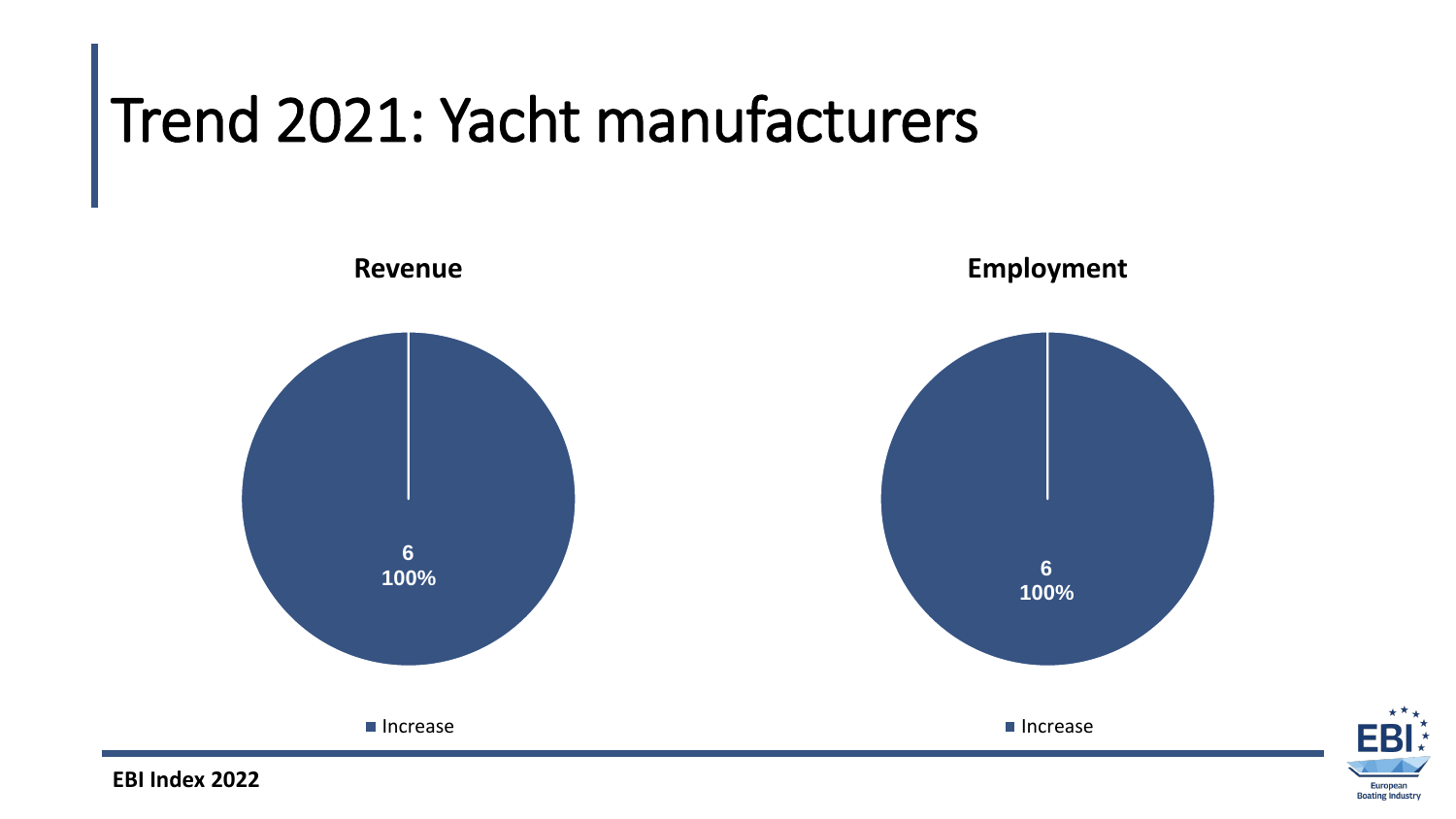### Trend 2021: Equipment manufacturers



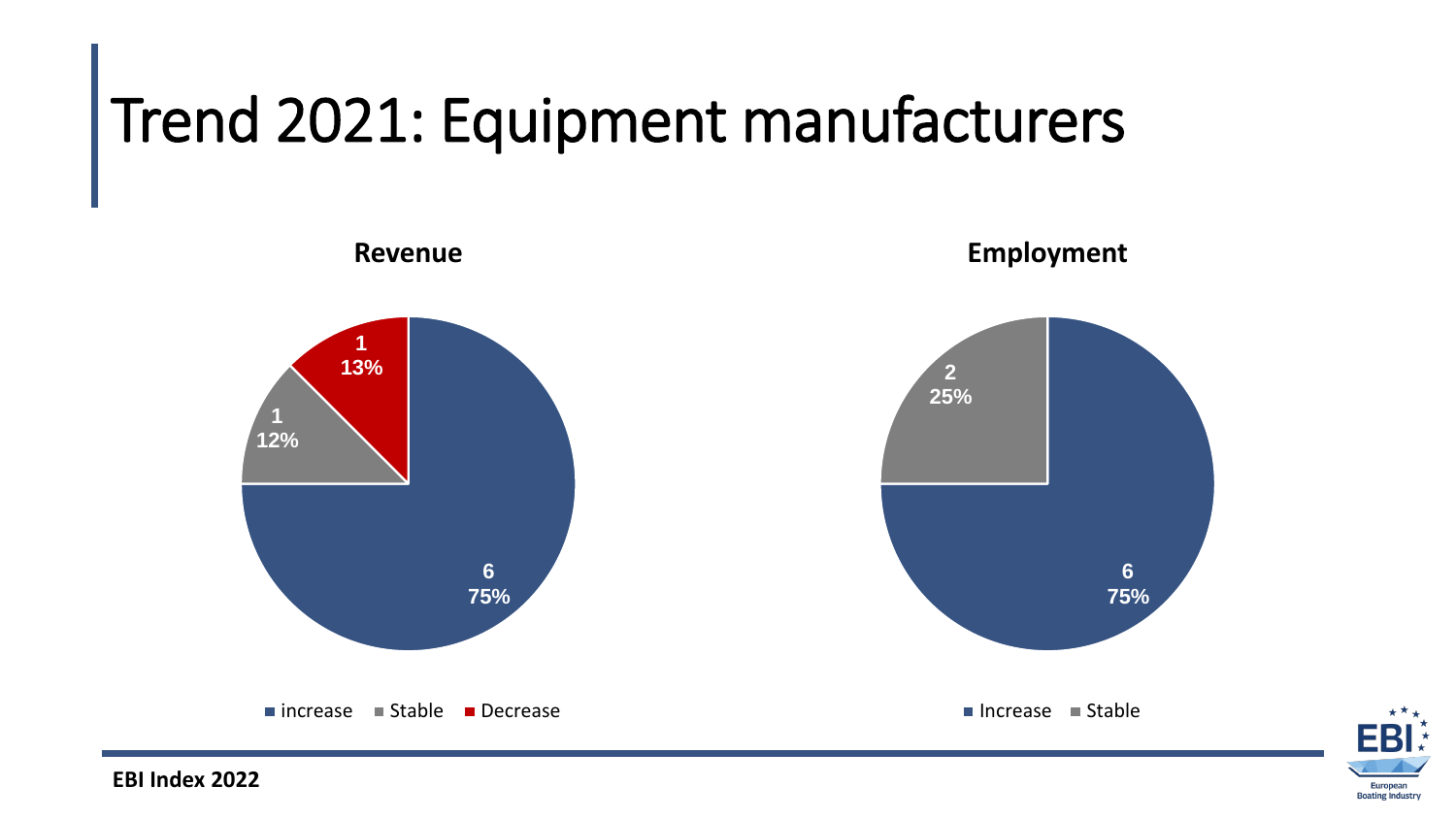# Trend 2021: Boat distributors & dealers



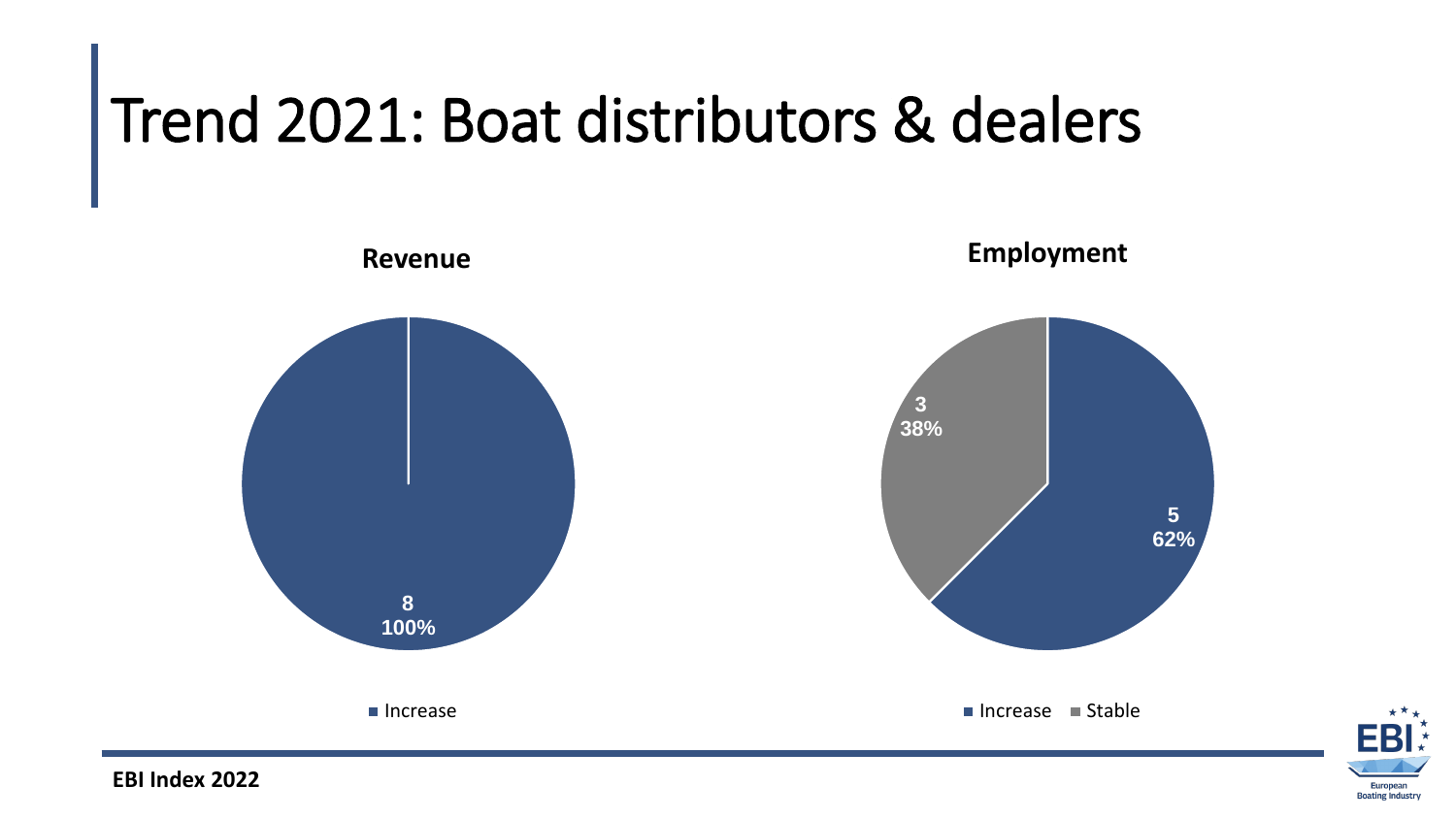### Trend 2021: Equipment distributors & dealers



**EBI Index 2022**

European **Boating Industry**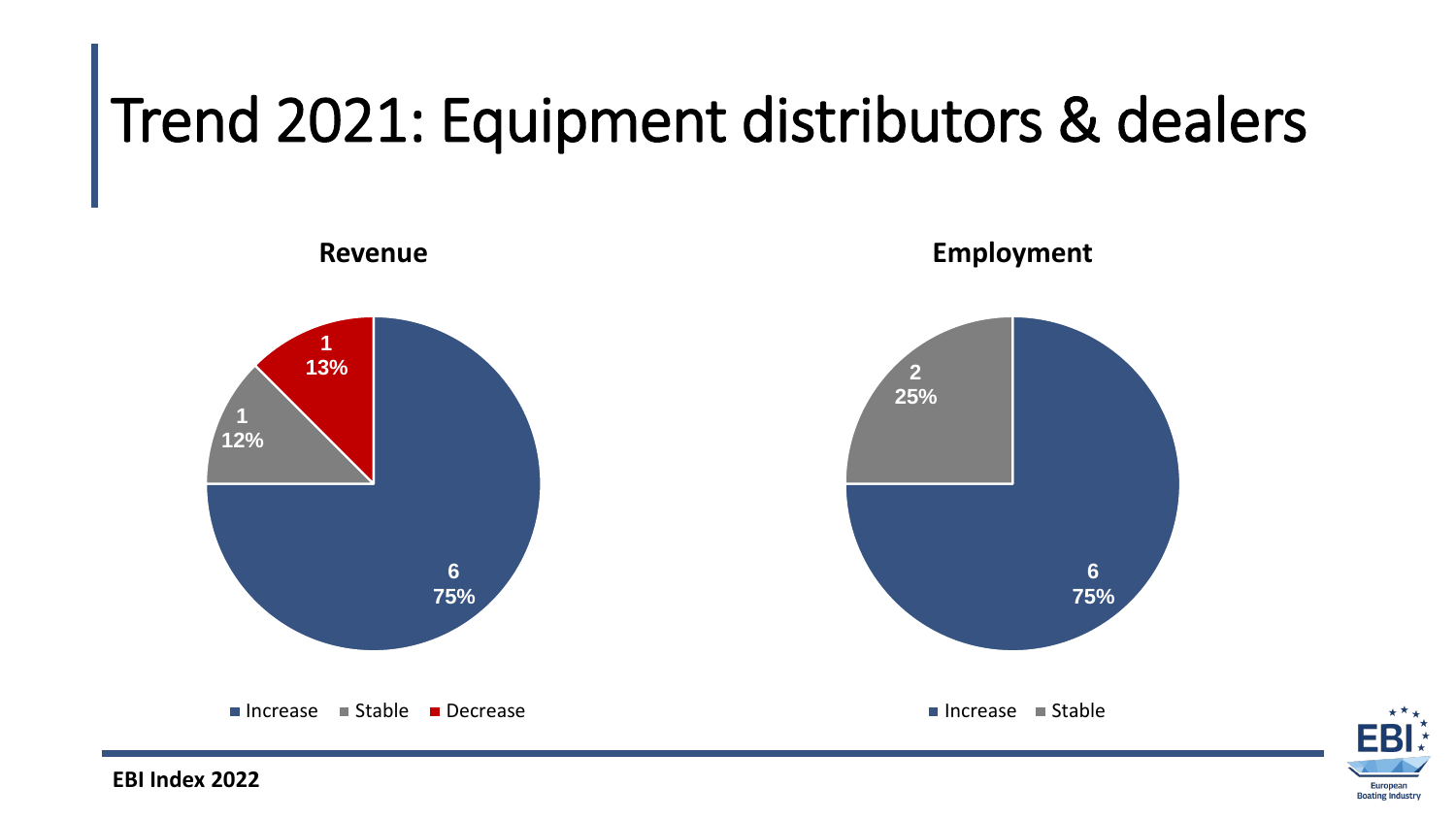### Trend 2021: Repair & maintenance



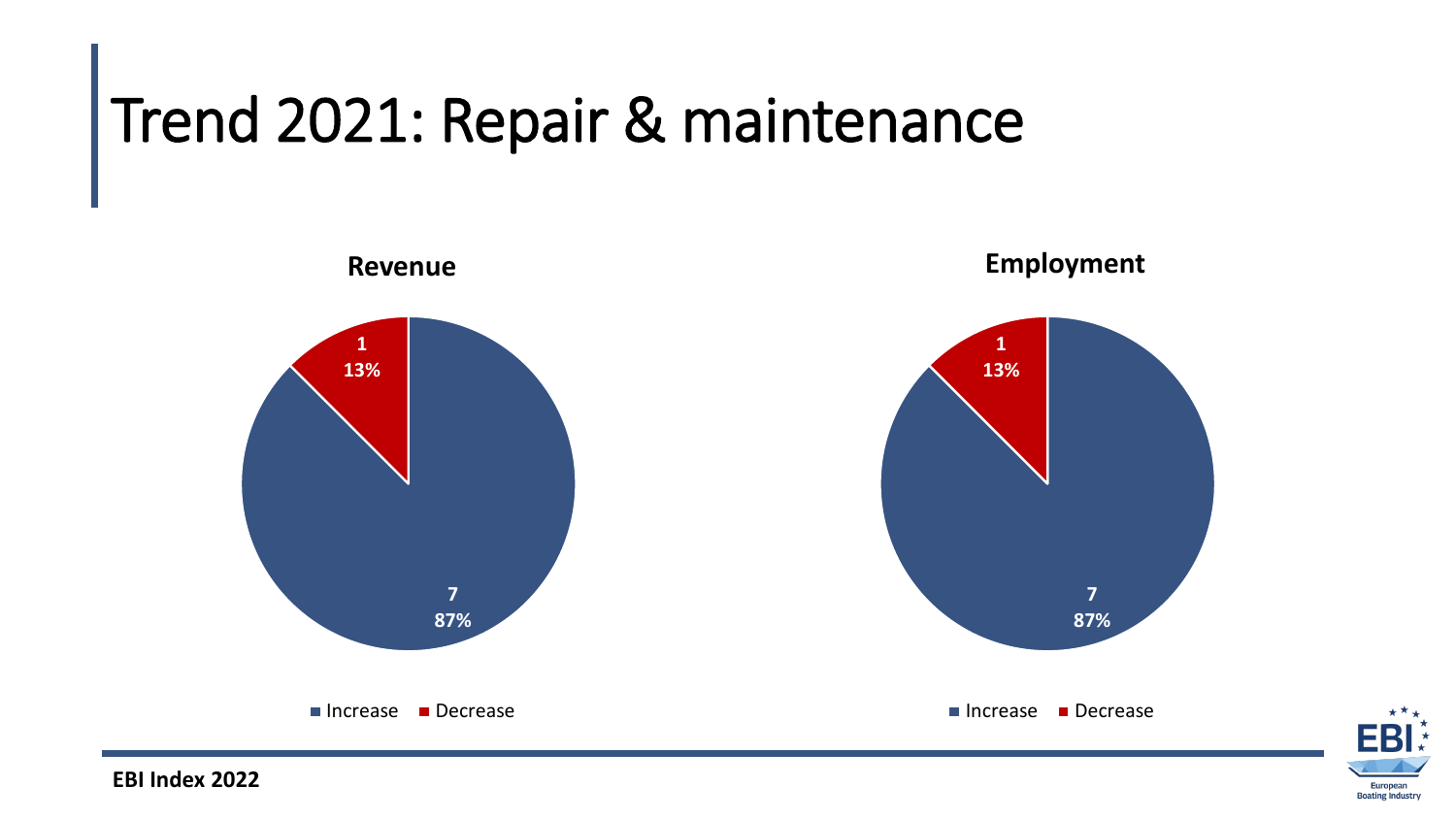#### Trend 2021: Marinas

**5 72% 1 14% 1 14% Revenue**  $\blacksquare$  Increase  $\blacksquare$  Stable  $\blacksquare$  Decrease **5 72% 1 14% 1 14% Employment**  $\blacksquare$  Increase  $\blacksquare$  Stable  $\blacksquare$  Decrease

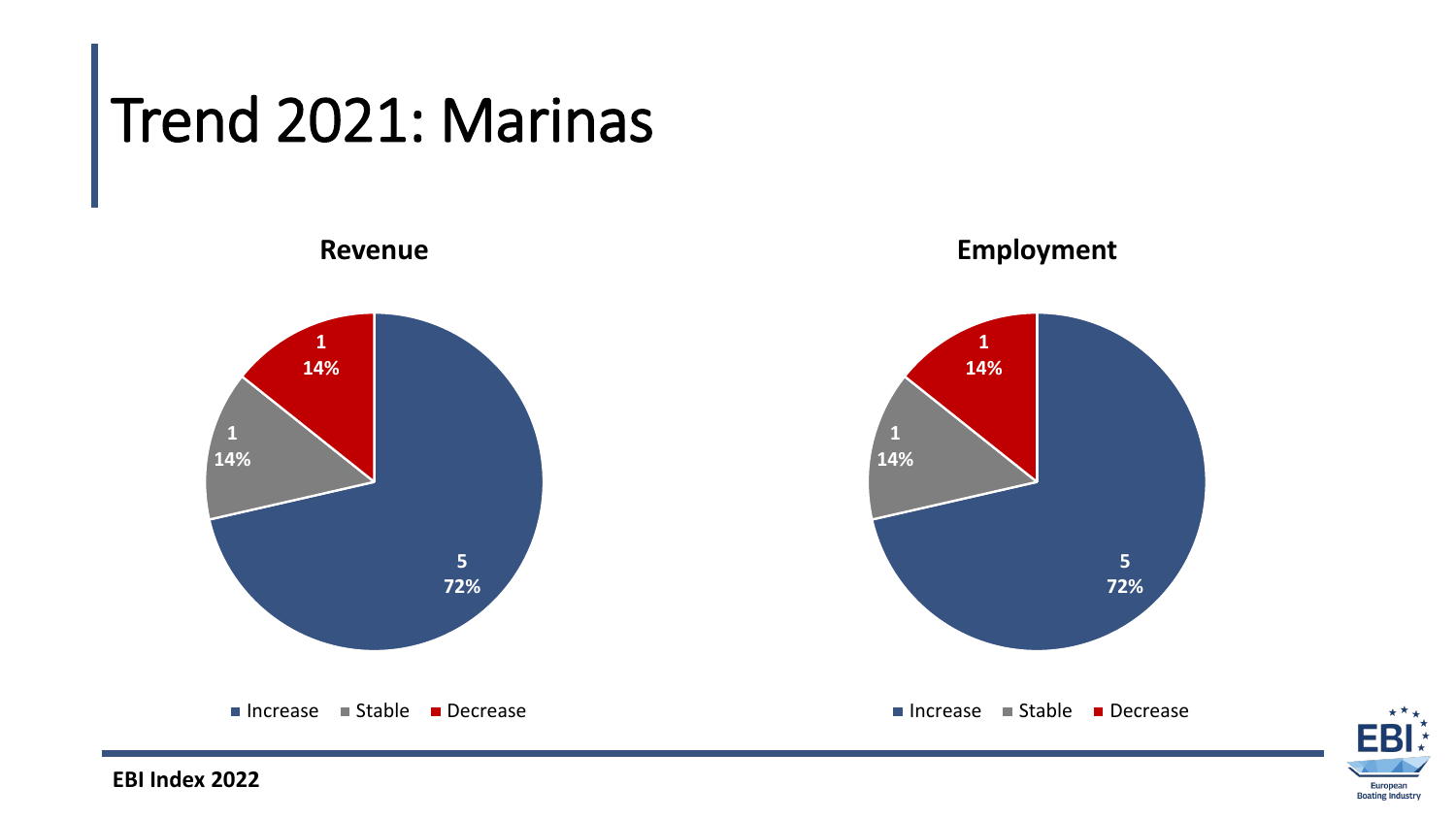# Trend 2021: Charter & rental



European **Boating Industry**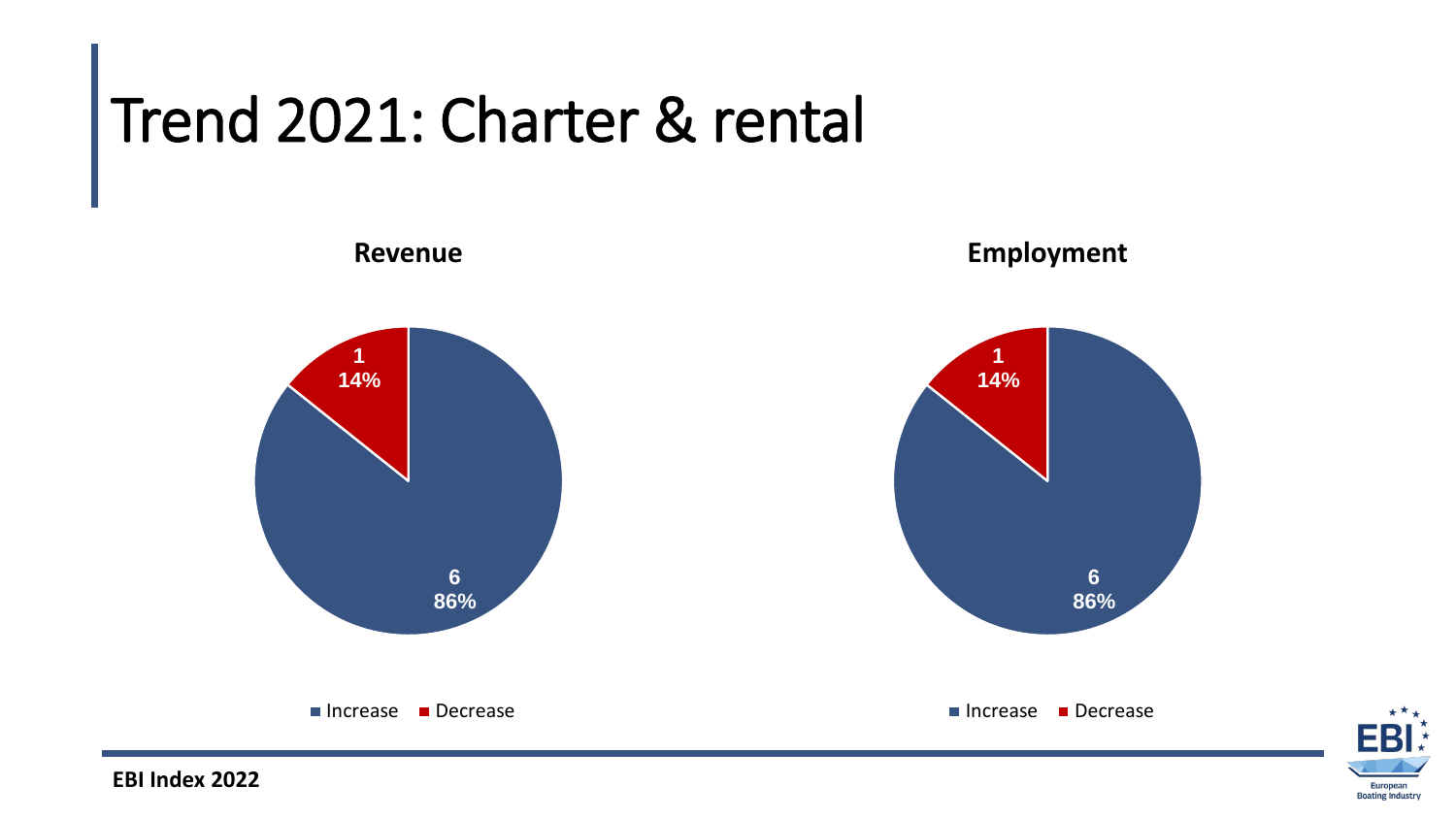### Revenue trends 2021: All sub-sectors



European **Boating Industry**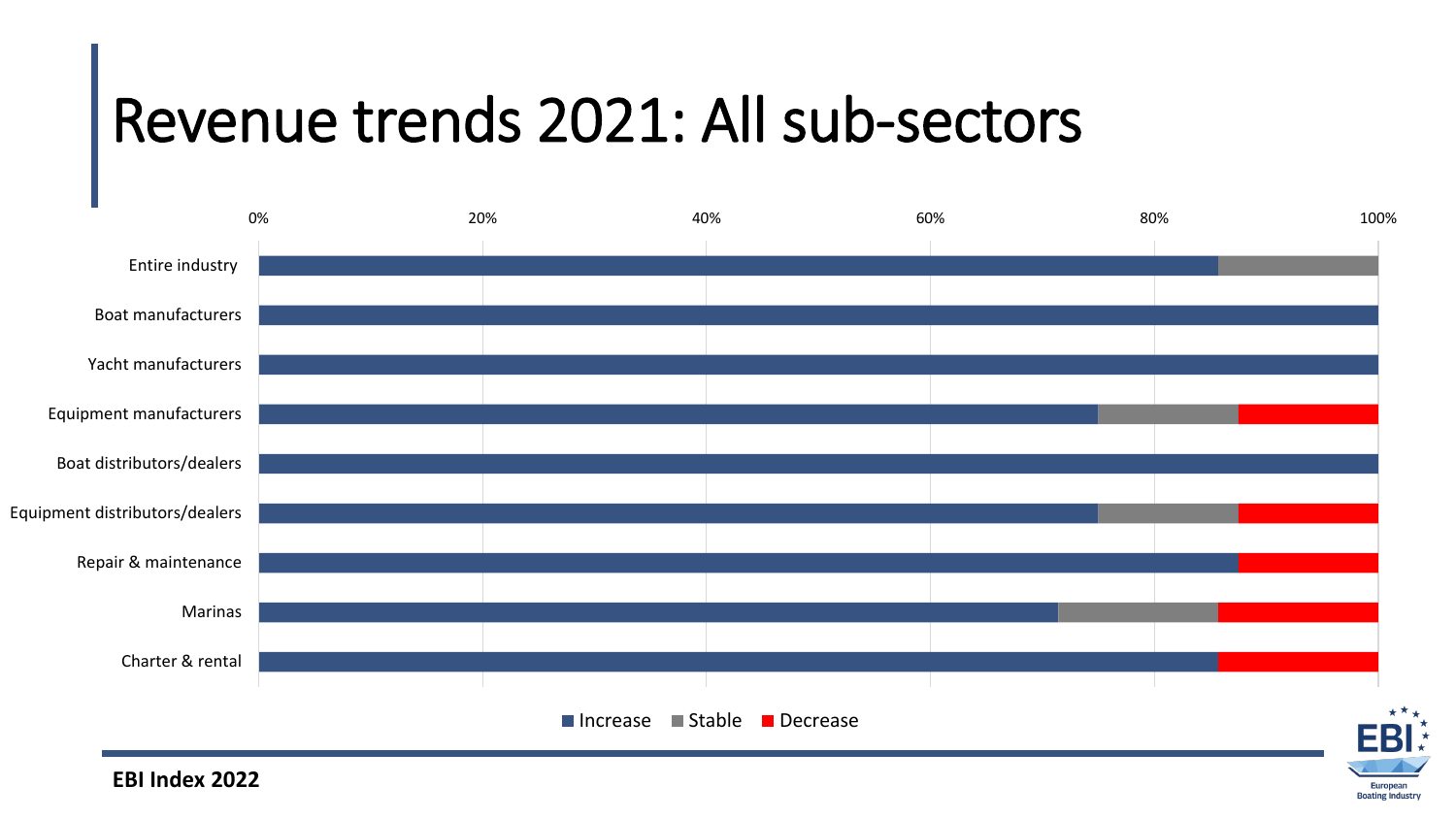#### Employment trends 2021: All sub-sectors



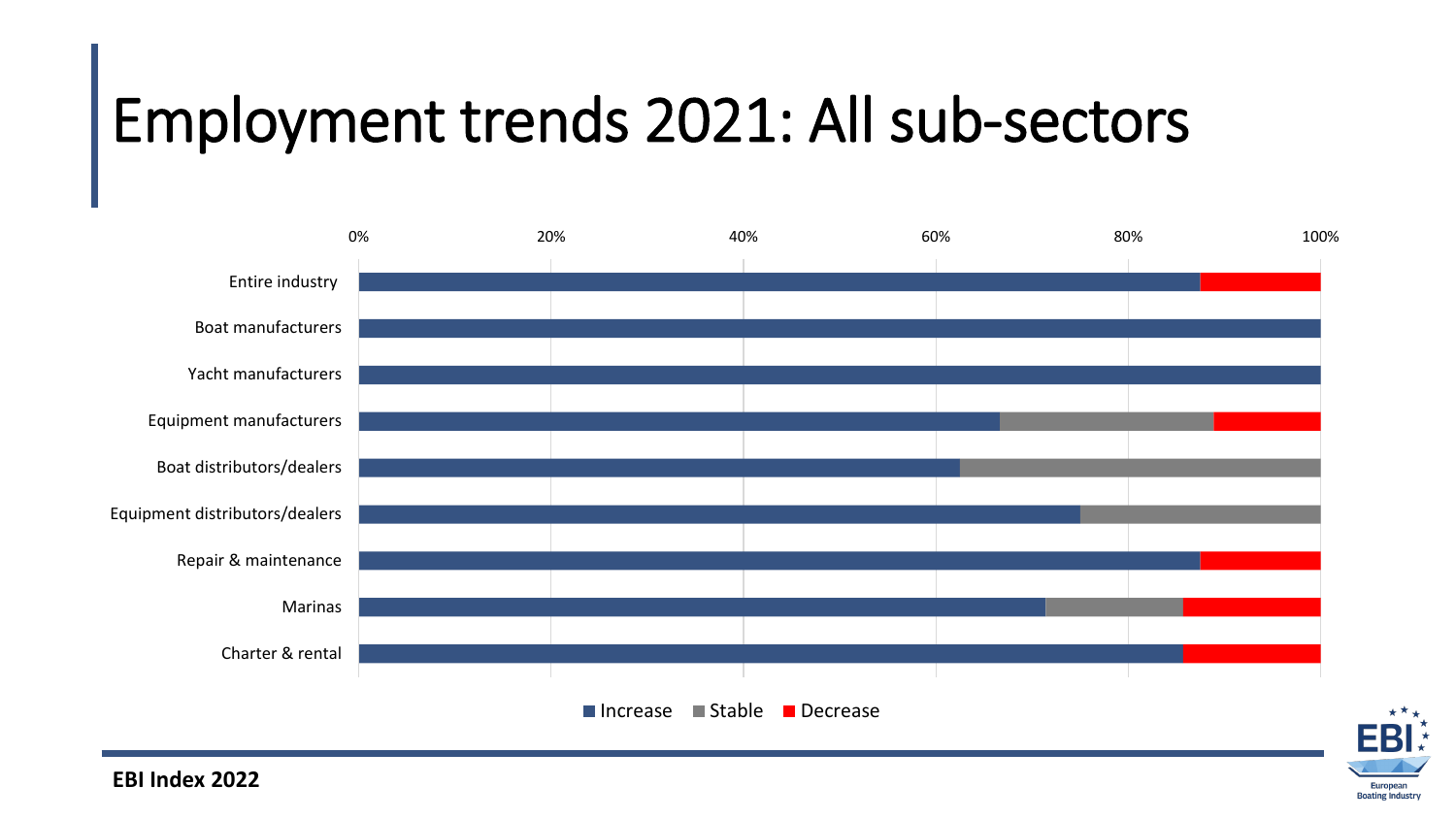#### General outlook for the industry in 2022



**EBI Index 2022**

European **Boating Industry**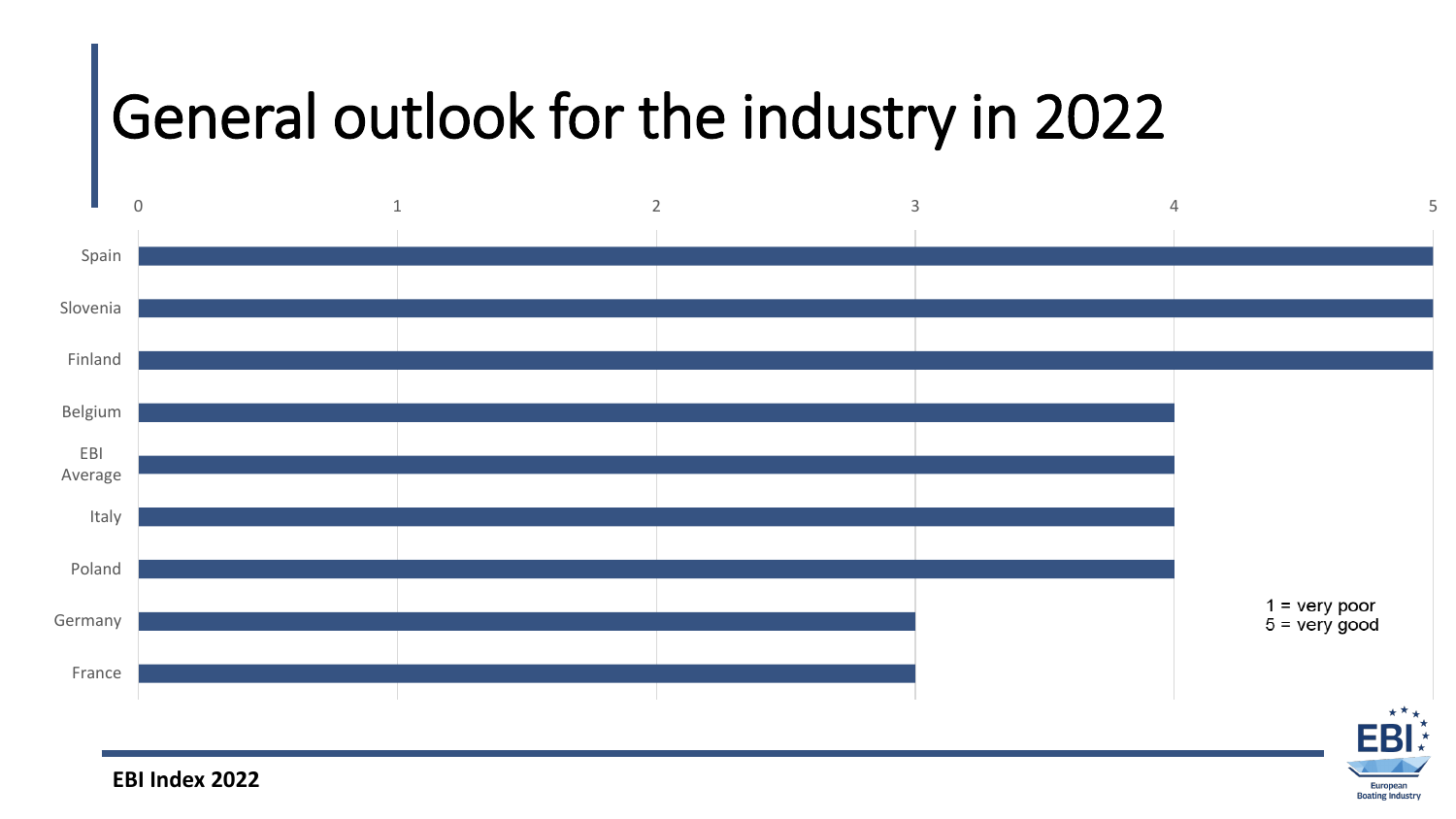## Case studies

#### **EBI Economic Index 2022**



**Advancing and representing a sustainable boating and nautical tourism industry #MadeInEurope.**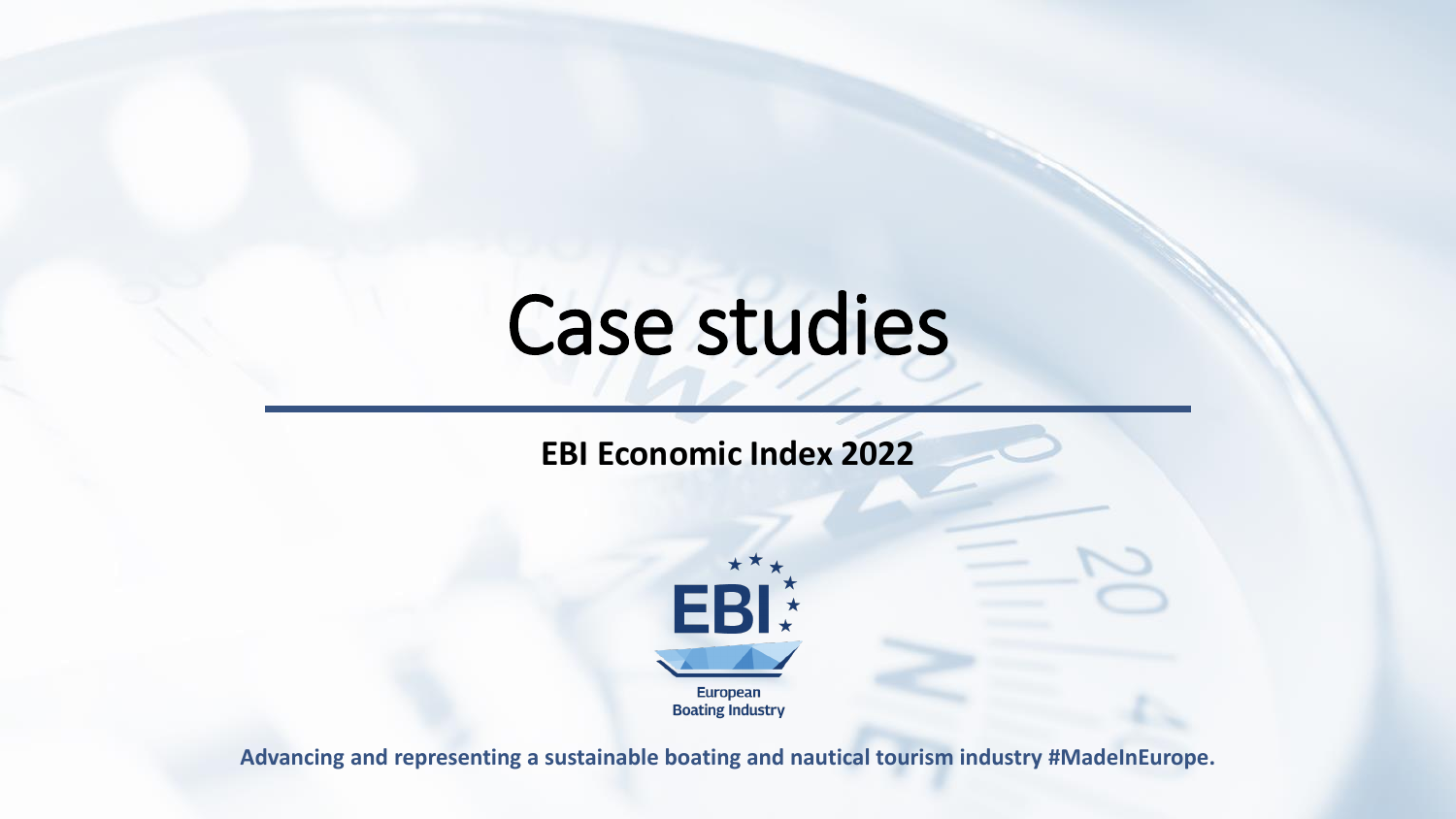#### Case study: Italy

#### **Italian export of pleasure and sport boats**

(Last 12 months updated to September 2021, data in millions of  $\epsilon$ Source: Processed by Fondazione Edison on data provided by ISTAT





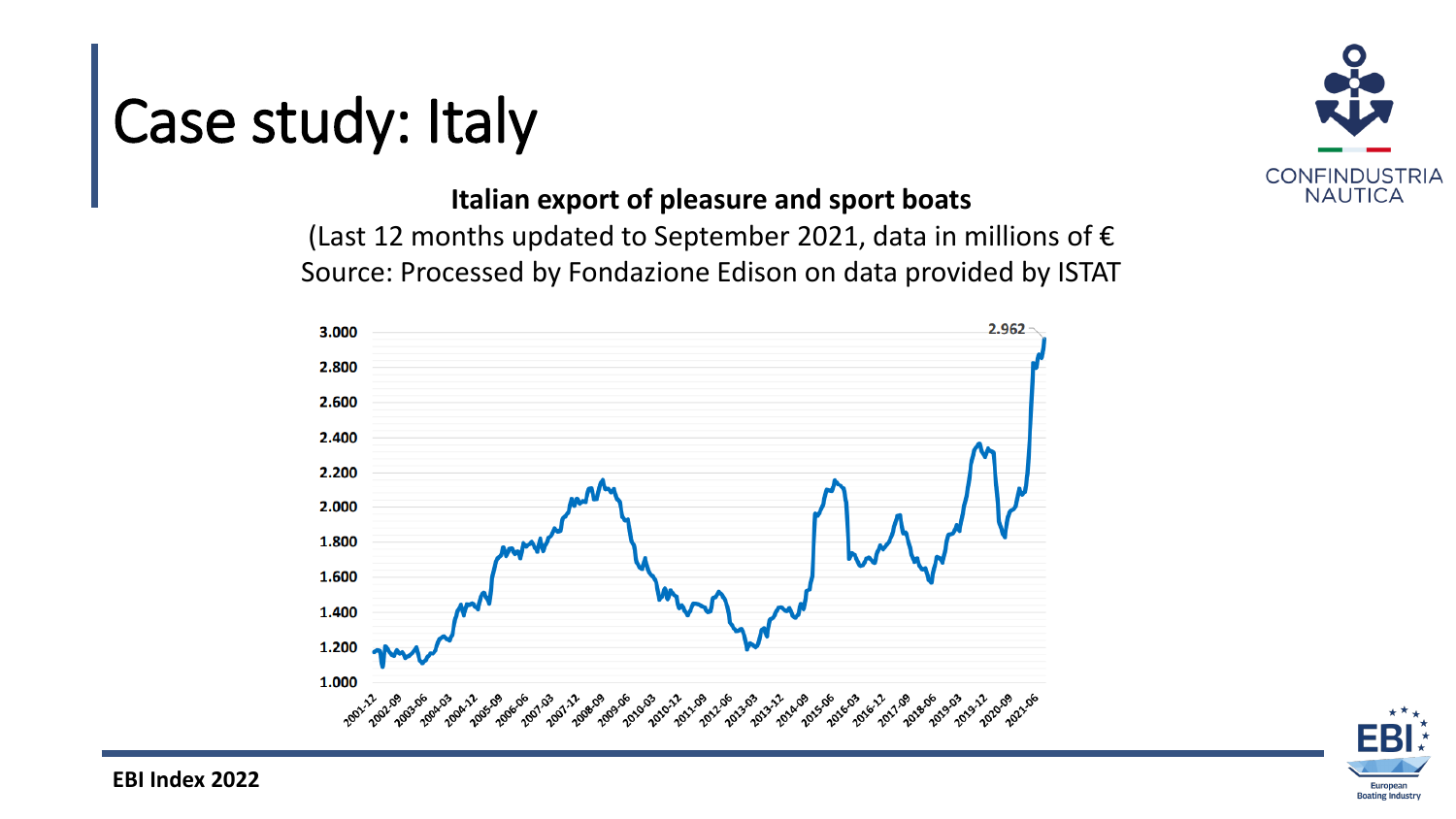### Case study: Finland



#### **Finland boat registrations in 2021**

#### Boat registrations increased by 8,3% to a total of 5167



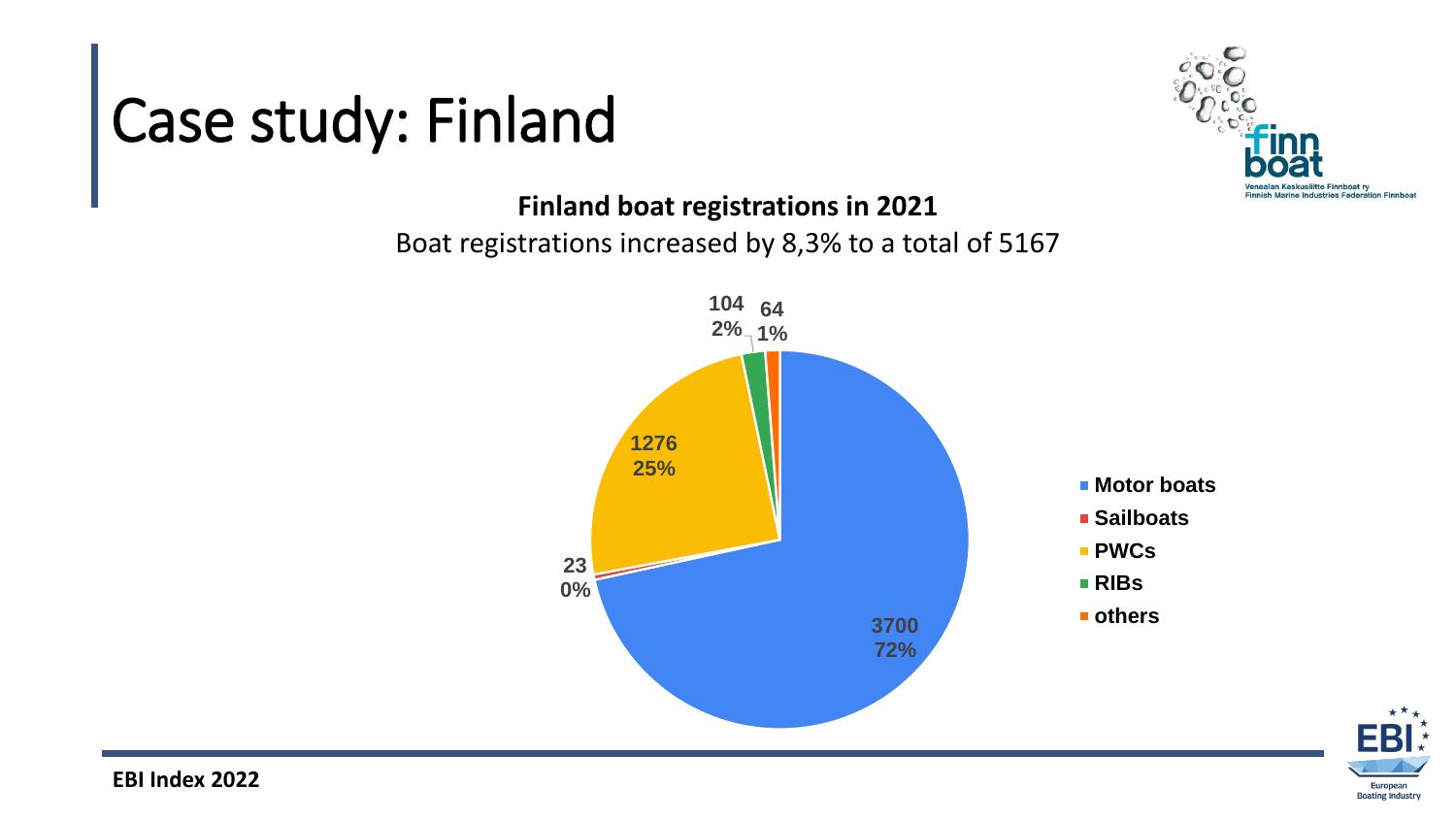# Case study: France



#### **Key data France for 2020**

- Total revenues in 2020 amounted to 4,7 bn  $\epsilon$ , a decrease of 15,1 % compared to 2019
- 41 361 employees in the boating industry, representing a 5,4% loss in employment
- Export share of boat sold reached an exceptional 76% of the total

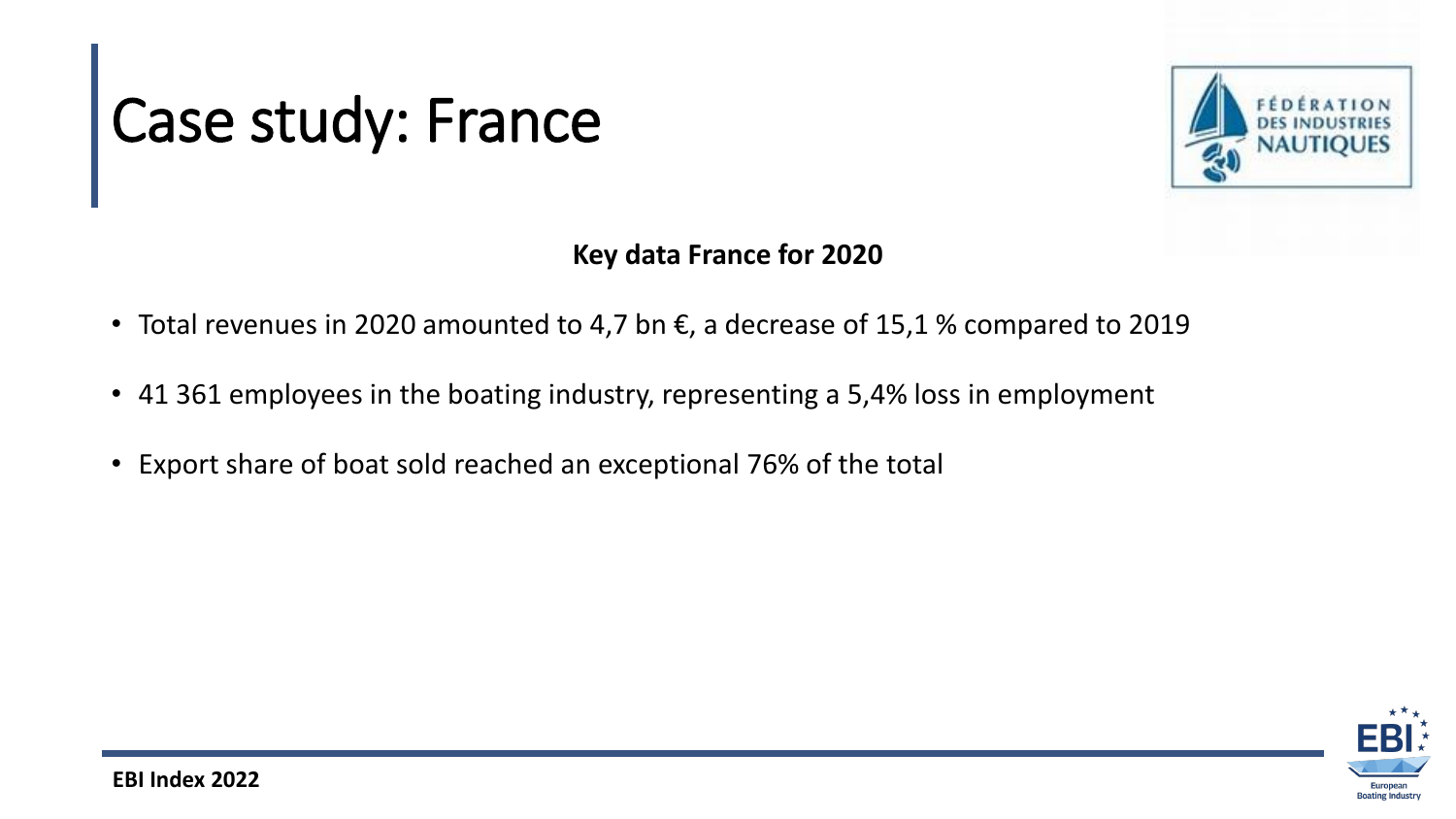#### Case study: Germany



**Economic Forecast Germany ("The economy is developing better or just as good")**



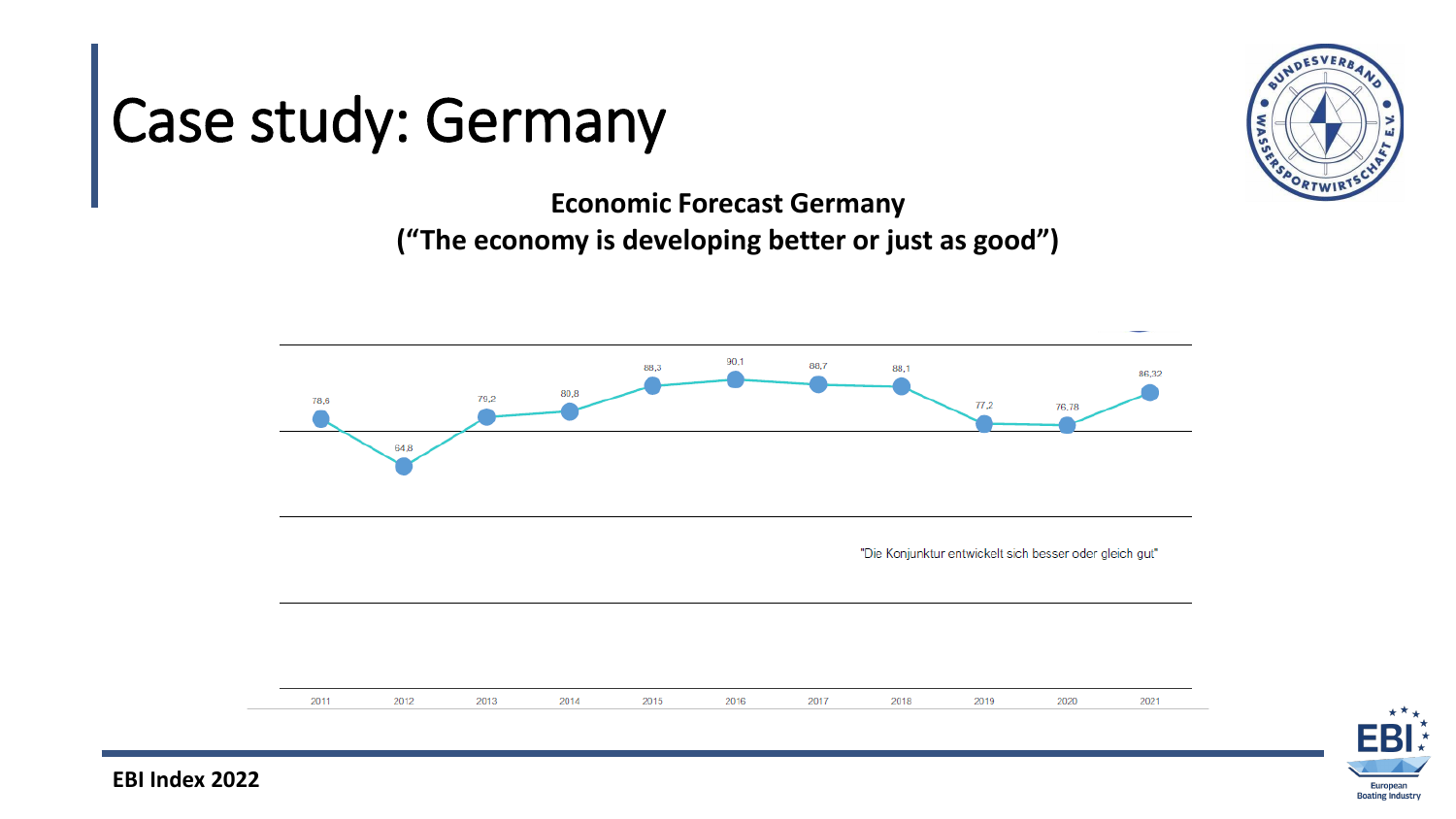## Case study: Slovenia



**Boats sold in Slovenia in 2021**